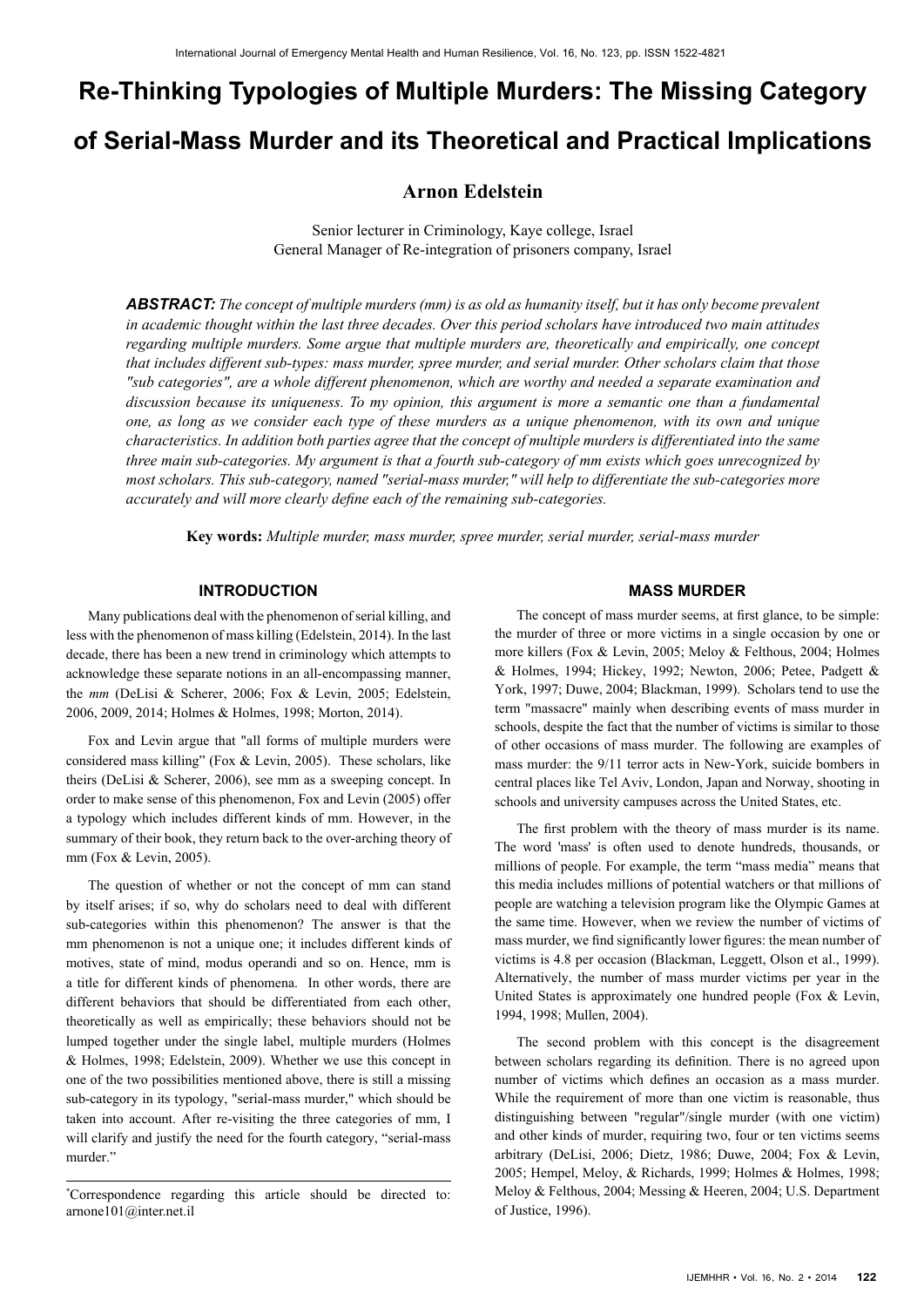The third problem stems from the myth which surrounds the phenomenon and the unreliable descriptions of the event which usually follow its occurrence. For example, one myth describes a mass murderer as a mentally-ill person who shoots everybody around him, as a reaction to some kind of wingding in a spontaneous manner (Petee, Padgett, & York, 1997). Evidence shows that most of these murderers are psychopaths who know the difference between right and wrong, who plan their attack carefully, and who do not commit murder (most of them) in public places (Blackman et al., 1999; Walsh, 2005). Another myth which can mislead scholars is that mass murder is an occasion where a murderer kills strangers. To the contrary, data indicates that most mass murders involve victims who are acquaintances of the killer (family member, classmate, employer, etc.).

The literature on this subject shows that forty percent of mass murders occur within the family setting, while another forty percent occur in work places (Fox & Levin, 1998, 2003, 2005). Only twenty percent of mass murders fit the media description of shootings in malls, schools, and university campuses (Fox & Levin, 1998, 2003, 2005; Mullen, 2004). Moreover, there are known cases of school shootings or shootings in former work places where the mass killer specifically did not shoot or hurt potential victims because he saw them as "okay"- meaning that they did not hurt his feelings (Duwe, 2004; Levin, 2008).

#### **SPREE MURDER**

To better distinguish different kinds of murder when more than one victim is involved, scholars developed another concept: spree murder.

Spree murder is defined as the murder of three or more victims in different locations occurring over hours or days without a "cooling off" period (Fox & Levin, 2003, 2005; U.S Department of Justice, 2006). An example of spree killing would be if a person shoots his parents at home, then moves to the street and kills more people, then goes to the local mall and shoots everybody in sight, until he is caught or killed by the police (known as "suicide by proxy").

The spree murderer kills everybody who stands in his way (those who are in the wrong place at the wrong time). However, this motive cannot be a fundamental trait that justifies a special typology which is mainly considered to be a rare phenomenon. As with mass murder, there is disagreement about the number of victims required to define an event as a spree murder (Fox & Levin, 2003, 2005; U.S Department of Justice, 2006).

More importantly, a second problem exists concerning the "cooling off" period between the murders. If a murderer acts in different locations, it will naturally take him time to move from one location to another. During this time, he can think, feel, and plan; these intervals can be regarded as "cooling off" periods between murders even if this is not the case (Edelstein, 2014).

A third problem concerning the maximum time spent between the first and the last murder appears to be the most critical issue. Should seconds, minutes, or days be the maximum gap in time to define a spree murder? If the murders occur in intervals of minutes, it is mass murder, and if it occurs in intervals of more than three days, it is serial murder (Edelstein, 2014).

These problems caused scholars to abandon this notion of spree murder, because it does not clearly distinguish between spree murder and serial murder on one hand or between spree murder and mass murder on the other hand. Other scholars (Fox & Levin, 2003, 2005) argue that spree murder is just a sub-type of mass murder.

With these insights, scholars moved on to create a fabric that encompassed all other cases of murder where more than one victim is involved. This promising fabric is called serial murder.

#### **124** Edelstein A • Re-Thinking Typologies of Multiple Murders...

# **SERIAL MURDER**

We can simply say that serial murder is not mass murder; in an occurrence of serial murder, there is only one victim and it is not a one-time event. Using this definition of serial murder, the immediate question that arises is, "What is the difference between "regular" and serial murder if, in both cases, there is one victim?"

While in both cases the number of victims is only one, there are essential differences between the behaviors of murderers in these situations (Edelstein, 2014). The most important difference between the two is that a serial murderer does not stop after his first murder, continuing to murder until he has killed at least three or more victims. This is the main definition of serial murder. Another important difference is that serial murder, in most cases, is a wellplanned behavior; this is in contrast to a one-time murder which, in most cases, tends to be spontaneous, following an argument between two persons (Edelstein, 2014).

A third difference is that serial murder involves a victim who is unknown to the murderer; there is an exception in a few cases where the victim has intimate relations with the murderer (Edelstein, 2014; Fox & Levin, 2004; Holmes & Holmes, 1998; Kraemer, Lord, & Heilbrun, 2004; Levin, 2008; Meloy & Felthous, 2004; Vronsky, 2004).

The theory of a serial killer does not escape some of the theoretical problems that characterize a mass murder. First, there is a major problem with the definition of a serial murder. While today, there is no agreement on the detailed definition of this behavior, serial murder is often defined as: two or more incidents of murder of one victim by one or more murderers on different occasions and with a "cooling off" period of at least three days between incidents (Edelstein, 2014).

Various scholars give different arguments concerning the number of victims required to define murder as serial. Some scholars argue that the dictionary definition of a serial pattern is when it appears in at least three cases, which relate to each other and have some order between themselves (Harbort & Mokros, 2001).

Again, it is clear that the minimum number of victims must be more than one in order to distinguish serial from single murder. However, most scholars demand that the number of victims should be two, three, four, even ten, without any reasoning. In other words, arbitrariness is found in this concept as well (Edelstein, 2006; Egger, 1998; Gerberth, 1996; Giannagelo; Hickey, 1992; Holmes & Holmes, 1994; Skrapec, 2001; Turvey, 1999; Vronsky, 1996, 2007).

Yet another problem exists regarding the definition of serial murder: the "cooling off" period. Originally, the rationale behind this demand was to distinguish serial murder from spree murder. Then again, once the notion of spree murder vanished, this demand became unnecessary. Even if the notion of spree murder is still considered to be relevant, the demand for three days between murders without any theoretical rationale to support such a criterion seems arbitrary (Edelstein, 2006, 2009, 2014).

In addition, there is no requirement for a maximum time interval between the murders. According to the definition, a man who kills every 20 or 30 years will be labeled as a serial murderer; this seems absurd and is clearly not the intention of those that set the criteria when defining serial murder.

Also, as in the case of the mass murderer, there are myths which often mislead scholars in the field. One myth states that all serial killers act out of sexual motivation (Fox & Levin, 2005), while evidence shows that only 66% kill for this reason (Edelstein, 2014). Another myth claims that serial killers travel all over the country in search of potential victims, while the truth is that most of them kill in a familiar environment, examples being at home or at work (Ferguson, 2003; Hinch & Scott, 2000).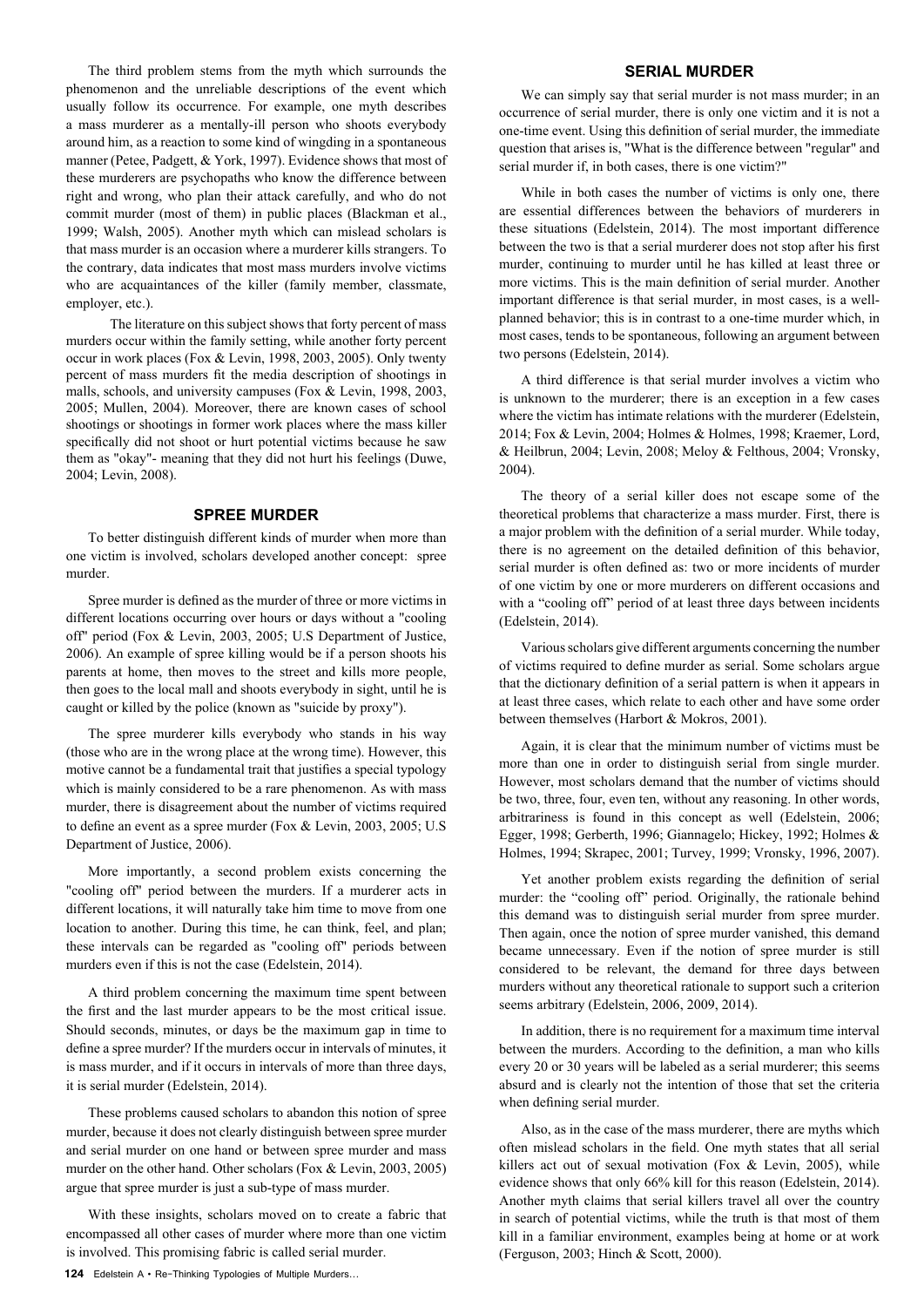Another important shortcoming stems from confusion among scholars between mass and serial murder. For example, scholars often use the term serial murder to describe cases of mass murder, as in the cases of a family destroyers, armed robbery, murder by cult members, and so on (Fox & Levin, 2005; Newton, 2006; Vronsky 2004, 2007).

This use of the same term to describe different behaviors results in greater confusion in relation to the terms mass and serial killers. This confusion became the basis for considering multiple murders to be one phenomenon (Fox & Levin, 2005). This shortcoming is due to a missing sub-category of multiple murders in both the theoretical and empirical literature (Edelstein, 2014).

## **Serial Mass Murder- the Missing Category**

In order to remove the confusion illustrated above, a new notion should be introduced: serial-mass murder. When characterizing an event of multiple murders, we have learned that cases exist which do not exactly match either the criteria set for mass murder, nor those for serial murder. Consider the example of a terrorist placing a timebomb and running away in three or more separate events, where each time the bomb kills at least three victims. While this example can be defined as mass murder because there are at least three victims in each occasion, it can also be defined as serial murder—the killer repeated his actions for at least three times (Edelstein, 2014).

According to Edelstein (2014), from this example we learn the importance of the missing sub-category, serial-mass murder. This sub-category enables us to better differentiate between the various notions of mass murder which appear to be similar at first glance. For example, there is a difference between a terrorist who sets a bomb and runs away in order to repeat his action in the future and a terrorist who carries a bomb in order to explode himself and kill others. The first scenario describes a mass-serial murderer while the second situation portrays a mass murderer Edelstein, 2014.

Although it seems that we could have named this category "terror murder" (Fox & Levin, 2005, p. 24), this issue is more comprehensive. It includes cases of terrorism as well as hate crimes by cult members and territorial combats between crime organizations, etc. (Edelstein, 2009, 2014; Holmes and Holmes, 1998; Levin, 2008; Newton, 2006; Vronsky, 2004).

By creating this new sub-category, we can now distinguish more clearly between a "one time" mass murderer and a serial-mass murderer.

#### **REFERENCES**

- Blackman, P., Leggett, V. L., Olson, B. L., & Jarvis, J. P. (1999). *The Varieties of Homicide and its Research*. *Proceedings of the 1999 Meeting of the Homicide Research Working Group*. F.B.I. Academy, Quantico, Virginia.
- DeLisi, A., & Scherer, A. M. (2006). Multiple Homicide Offenders. *Criminal Justice and Behavior*, *33* : 367-391.
- Dietz, P. E. (1986). Mass, Serial and Sensational Homicides. *Bulletin of the New York Academy of Medicine*, *62*: 477-490.
- Duwe, G. (2004). The Patterns and Prevalence of Mass Murder in Twentieth Century America. *Justice Quarterly*, *21*: 729-761.
- Edelstein, A. (2006). *Criminal Career and Serial Criminality.* Ben-Gurion University of the Negev Press (Hebrew).
- Edelstein, A. (2009). *Multiple Murders' Victims*. Ben-Gurion University publications.
- Edelstein, A. (2014). *Multiple Murders' Victims*. Tel-Aviv: Contento de-Semric international Publication.
- Egger, S. A. (1988). *The Killers among Us: An Examination of Serial Murder and Its Investigation* (2<sup>nd</sup> ed.). NJ: Prentice Hall.
- Ferguson, C. J., White, D. E., Cherry, S., Lorenz, M., & Bhimani, Z. (2003). Defining and Classifying Serial Murder in the Context of Perpetrator Motivation. *Journal of Criminal Justice*, *31*: 287-292.
- Fox, H. A. & Levin, J. (1994). *Mass Murder and Serial Killing*, New York: Plenum.
- Fox, H. A. & Levin, J. (1998). Multiple Homicide: Patterns of Serial and Mass Murder. *Crime and Justice*, *23*: 407-455.
- Fox, J. A. & Levin, J. (2003). Mass Murder: An Analysis of Extreme Violence. *Journal of Applied Psychoanalytic Studies*, *5*: 47-64.
- Fox, J. A. & Levin, J. (2005). *Extreme Killing*, *Understanding Serial and Mass Murder.* London: Sage Publications.
- Gerberth, V. J. (1996). *Practical Homicide Investigation: Tactics, Procedures, and Forensic Techniques* (3rd ed.), Boca Raton. FL: CRC Press.
- Giannangelo, S. J. (1996). *The Psychopathology of Serial Murder: A Theory in Violence*, Westport, CT: Praeger.
- Hampel, A., Meloy, J., & Richards, T. (1999). Offender and Offences Characteristics of a Nonrandom Sample of Mass Murderers. *Journal of the American Academy of Psychiatry and the Law*, *27*: 213-225.
- Harbort, S., & Mokros, A. (2001). Serial Murder in Germany from 1945 to 1995. *Homicide Studies*, *5*: 311-334.
- Hickey, E. W. (1992). *Serial Murderers and their Victims*, Wadsworth Publishing Company.
- Hinch, R. & Scott, H. (2000). *Explaining Female Serial Murders: Theoretical Issues*, Canada.
- Holmes, R. M. & Holmes, S. T. (1994). *Murder in America*, CA: Sage Publications.
- Holmes, R. M. & Holmes, S. T. (1998). *Serial Murders,* London: Sage Publications.
- Holmes, R. M. Holmes, S. T. (1998). *Contemporary Perspective on Serial Murder* (eds.). London: Sage Publications.
- Kraemer, G. G. D, Lord, W. D. & Heilbrun, K. (2004). Comparing Single and Serial Homicide Offences. *Behavioral Sciences and the Law, 22*: 325-343.
- Levin, J. (2008). *Serial Killers and Sadistic Murderers*. Prometheus Books, New York.
- Meloy, J. R. & Felthous, A. R. (2004). Introduction to this Issue: Serial and Mass Homicide. *Behavioral Sciences and the Law*, *22*: 289-290.
- Messing, J. T. & Heeren, J. W. (2004). Another Side of Multiple Murders: Women Killers in the Domestic Context. *Homicide Studies*, *8*: 123-158.
- Morton, R. (2014). *Serial Murder*, U.S.A: U.S. Department of justice.
- Mullen, P. E. (2004). The Autogenic (Self-generated) Massacre. *Behavioral Sciences and the Law*, *22*: 311-323.
- Newton, M. (2006). *The Encyclopedia of Serial Killers*. NY: Checkmark Books.
- Petee, T. A., Padgett, K. G. & York, T. S. (1997). Debunking the Stereotype: An Examination of Mass Murder in Public Places, *Homicide Studies*, *1*: 317-337.
- Shively, M., Subrananian, R., Drucker, O., Edgerton, J., McDewitt,